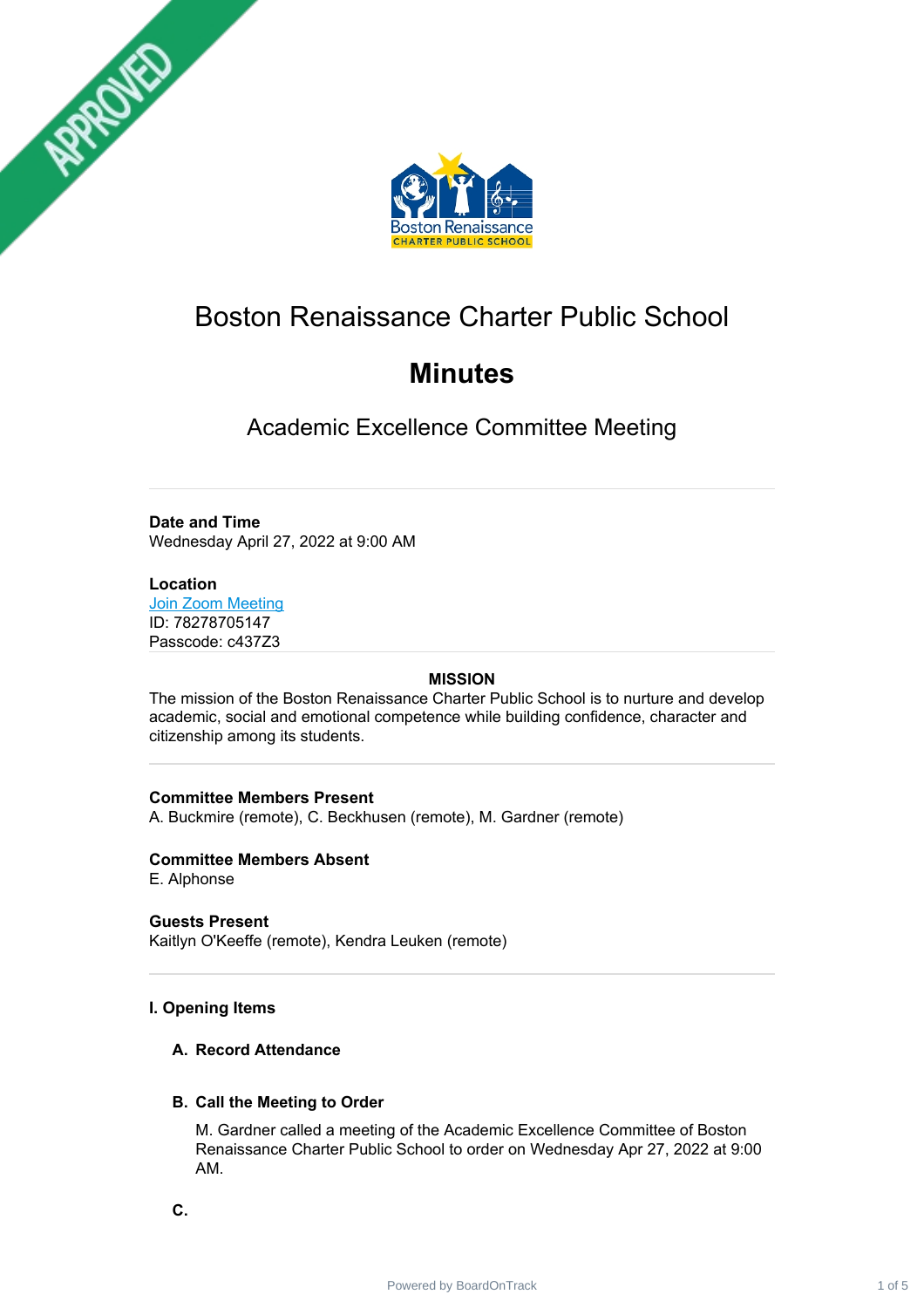#### **Approve Minutes from March 7, 2022**

M. Gardner made a motion to approve the minutes from Academic Excellence Committee Meeting on 03-07-22. A. Buckmire seconded the motion. The committee **VOTED** to approve the motion.

#### **II. Data Update**

#### **A. Lower School Data Update**

The Data being looked at is the Scores and Skills Report for each subject area for each grade level broken down into: overall grade level, students with disabilities and English Language Learners for our Aimsweb Winter Benchmark

Next Year hoping to use CLEVER to provision accounts. This year AIMSWEB was manually setup and demographic information was not included and because the system was set up manually we can't retroactively go back and add the demographic data and have it be captured holistically in these group reports.

Next year we will hopefully add AIMSWEB to be provisioned on CLEVER like iready, lexia, and seesaw already are. This will make looking at Data more seamless.

It was asked if once we integrate the Aimsweb over to the CLEVER platform, will any of our historical data be lost because of the platform we are currently on with Aimsweb.

The answer is no because a Manula Data Check is done.

Board Member asked if Clever was the platform that housed all of the school's data?

CLEVER pulls information from Powerschool and then CLEVER can be used to provsion accounts and also allows for students to have a single sign on for all accounts associated with CLEVER. This means our rosters in our Ed Tech Platforms are always up to date. It is not a Data Warehouse, but it is used to support the Ed Tech platforms that can then send the information through our warehouses. Power Commission Commission Renaissance Charter Charter Charter Charter Charter Charter Charter Charter Charter Charter Charter Charter Charter Charter Charter Charter Public School - Acceleration Committee Committee Chart

The Data is organized by grade from K-2, Math is first with the Scores and Skills graphs for the Overall, Special Education and EL's.

Board member asked, When looking at this data are we able to pull it apart more into more specific areas of weaknesses?

Yes, we are able to look at general areas of weakness and an individual student's area of weakness. Once we upload to CLEVER we will be able to further sort our data to look at specific disability catgory, level of support, etc.

#### **Summary of Data**:

**K2:**

For each grade level we have our whole grade Aimsweb Math Information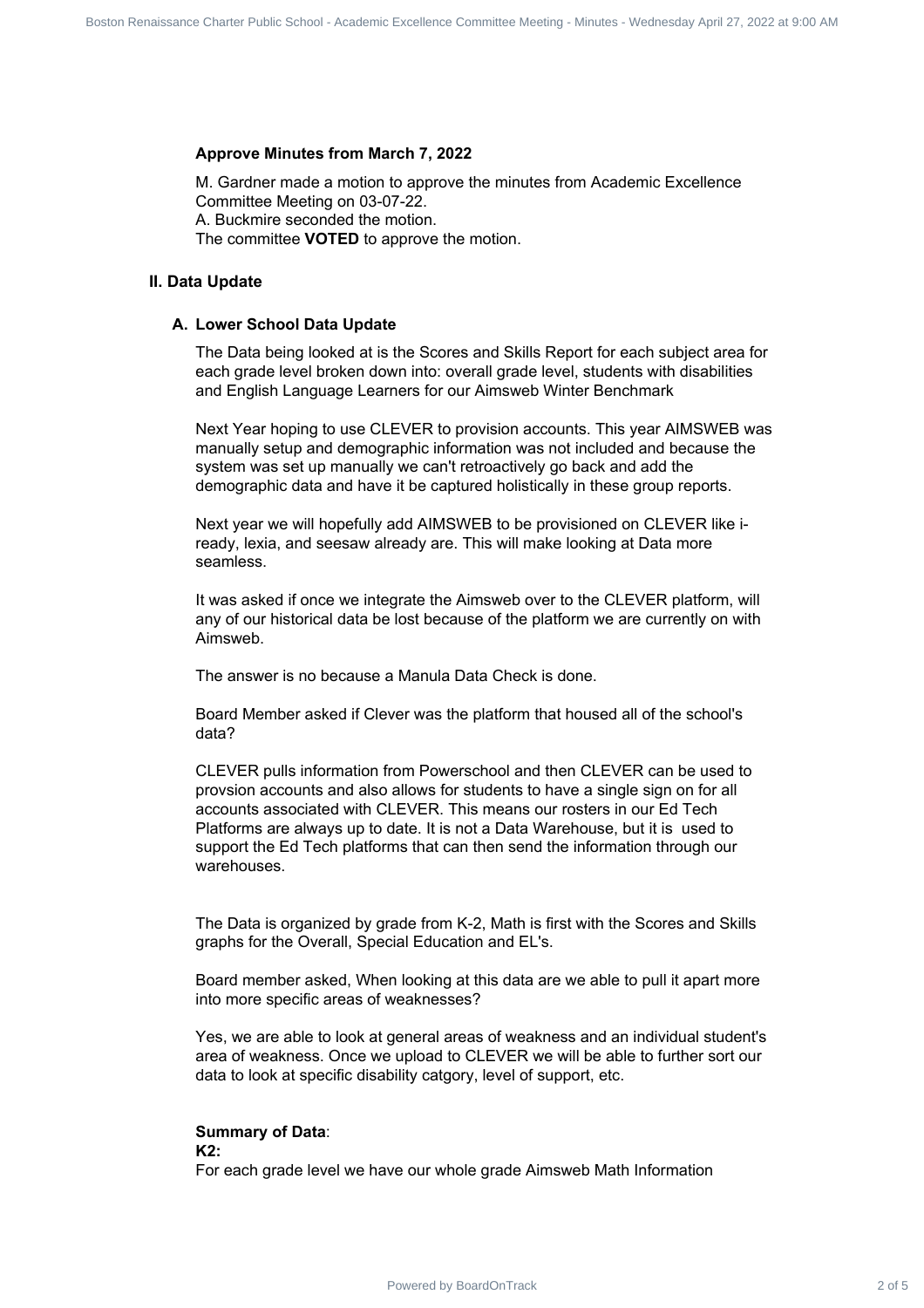Looking at percentage from fall to winter. Also anaylzed to look at our greatest areas of concern

ELA Tier 1 went down for K2 - Biggest reason for this is NONSENSE Word Fluency and Phoneme Segmentation- Expectation is that students are beginning to be able to start taking a part words and this is an area of struggle for a good amount students

In the K2 Data Meetings that took place in March there was a discussion about Phoneme Segmentation and Phonological Awareness and how to address the needs of the students who are in the Tier 3 Intervention Groups

Board member asked, how this is being addressed: Literacy coaches have been supporting teachers by sending activities that can be worked on with students and have been checking in on this topic at team meetings

Board member asked if this data was consistent with DIBELS Data: It is consistent with data. While there was a slight drop, it is not unexpected just given how quickly the expectation jumps up between the fall and winter benchmark, in K2 in particular.

Board Member asked what is being done to monitor in between benchmarking? Progress monitoring goals have been set for students in Tiers 2B,3, & 3B through the Aimsweb system

Each Grade Level has a WIN Handbook:

They have group data, benchmark information, overview where we analyze each student's results and looked at what they needed to work on. Students were then put on a Progress Monitoring Goal which was set together at data meetings. Students are monitored by the most foundational skills they need to work on and progress monitored every 2 weeks. Power entropy the two Board School - Charter 3 of 5 Boston Renaissance Charter 3 of 5 Board 2 of 5 Boston Renaissance Charter 2 of 5 Boston Renaissance Charter 2 of 5 Boston Renaissance Charter 2 of 2 and 2 of 2 and 2 and

Teachers have been great and very invested in progress monitoring data. Coaching Support and suggestions for tightening up individual teacher's literacy blocks have been implemented as well.

Board Member stated: The gaps in phonological awarness in K2 seems to be a historical trend, are changes being made to shift this?

The K2 teachers will work wiith the Lower School Literacy Coach with an emphasis on implementing more Phonological Awareness driven lessons right from the beginning of the year. There will also be more focus around the expectations of the consistency of literacy block and implementing the Heggerty Phonics System.

#### **Math Data**:

Concepts and Applications-Number Naming Fluency is an area of growth for students with disabilities and ELs

Strengthening all early math skills-subatizing and number naming would support all of our learners

If students are working above grade level this will support them working with 2 digit numbers, but if they are at or below grade level that will support them working with numbers 1-10

#### **Reading Data**:

Phoneme Segmentation, Letter Names and Letter Sounds must have some level of mastery by the end of K2, particulary Phonological Awareness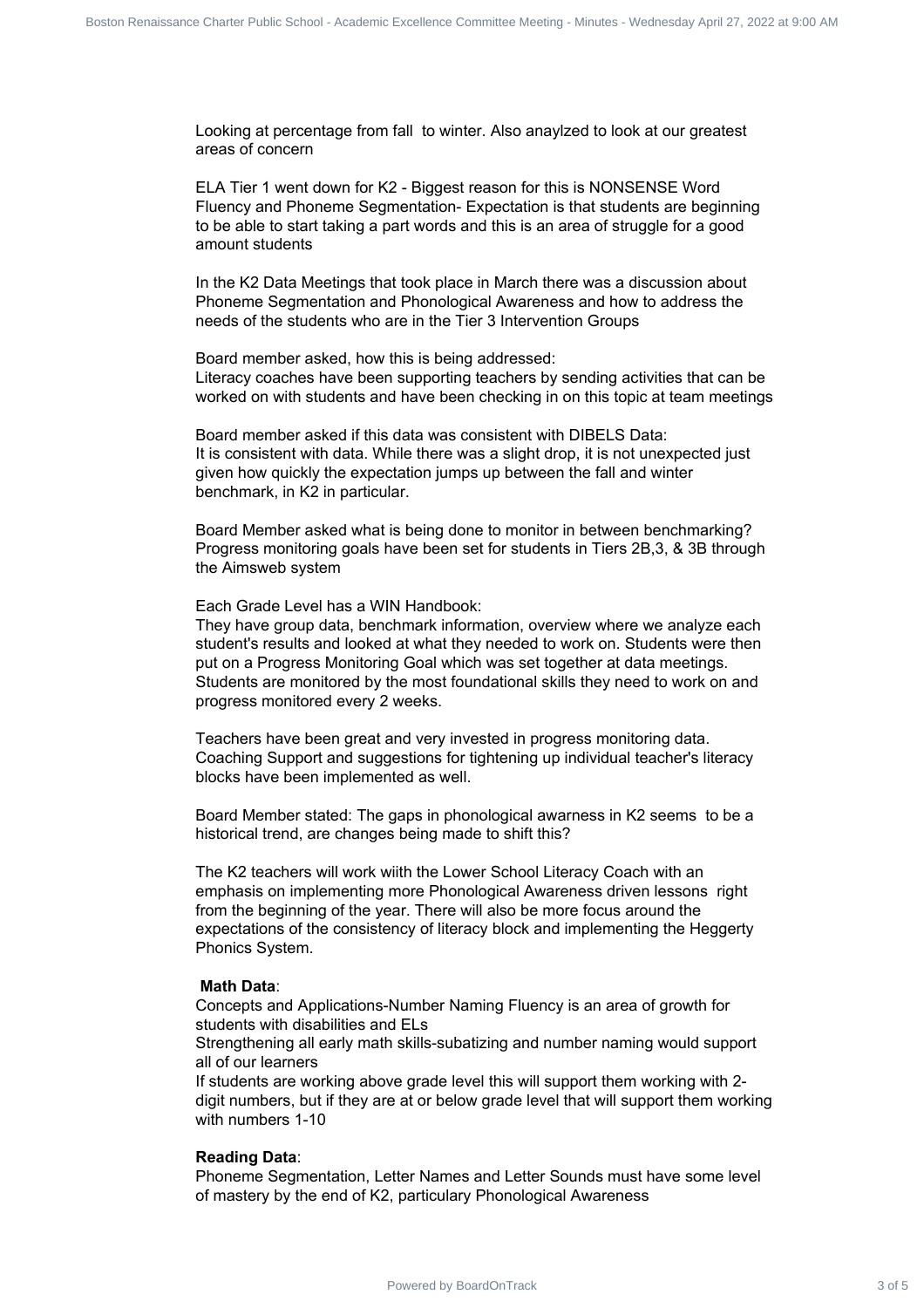Board Member asked if teachers are recognizing and taking ownership realizing that this trend needs to change?

Teachers' willingness to approach increase in data collection and working with data to make decsions has been impressive.

Having Ms. Okeeffe, Lower School Data Coordinator, in this role to meet and give suggestions has been really helpful and beneficial.

Key Practice is having the teachers give the assessments

In tha Fall, the benchmarking was done by reading specialists, but in the winter the teachers did the benchmarking and now progress monitoring. This has been a good shift. Helpful for teachers to see the whole approach and why they should adiust their instruction, etc.

#### **First Grade**:

#### **Math**

Data for students with disability is concerning

Board Member asked, if this could be a result of COVID?

It is being seen more in 1st grade than any other grade level because of that Kindergarten year being almost fully remote. Especially when looking at the foundational skills.

Classroom Readiness and academic gaps have been a huge focus in 1st grade.

The school shared that they are piloting new math curriculum next year. They are looking at a curriculum with a more hands on approach when building those foundational math concepts, which our current program doesn't have. After a year of piloting, the school will make a decison of which math curriculum they will implement.

Math Fact Fluency is an area of growth for all first graders- this is the Team Goal as well.

Number Comparison Fluency (place value)-added it in more frequently throughout daily instructions. Fact Fluency is another historical area of growth school wide. A discussion was held around what can be donw to improve Math Fact Fluency across the entire school.

#### **ELA**

Explicit instruction in the area of Phonics-supporting learners at all levels Specifically making sure students understand when to use specific phonics strategies and when not to use them

### **Second Grade**

#### **Math**

Aimsweb breaks the data down into performance bands: Tier 1 & 3 increased. Tier 2 decreased. Huge jump in Tier 1. Although students are exposed to Number Comparison, the way AIMSWEB presents it is different than what the students are used to seeing. Students with strong knowledge of place value are able to do without prior knowledge

How do we make significant improvemens with Students with Disabilities? The data shows really disproportionately below. When administering AImsweb you can not alter the methodology in any way. For example, if a student has an accommodation such as extended time on assignments or assessments, that accommodation does not apply when they are administered the AIMSWEB Probes. Board Renaissance Committee Renaissance Charter Commissions (Alabam Visit Board Charter Charter Charter Charter Charter Charter Charter Charter Charter Charter Charter Charter Charter Charter Charter Charter Charter Charte